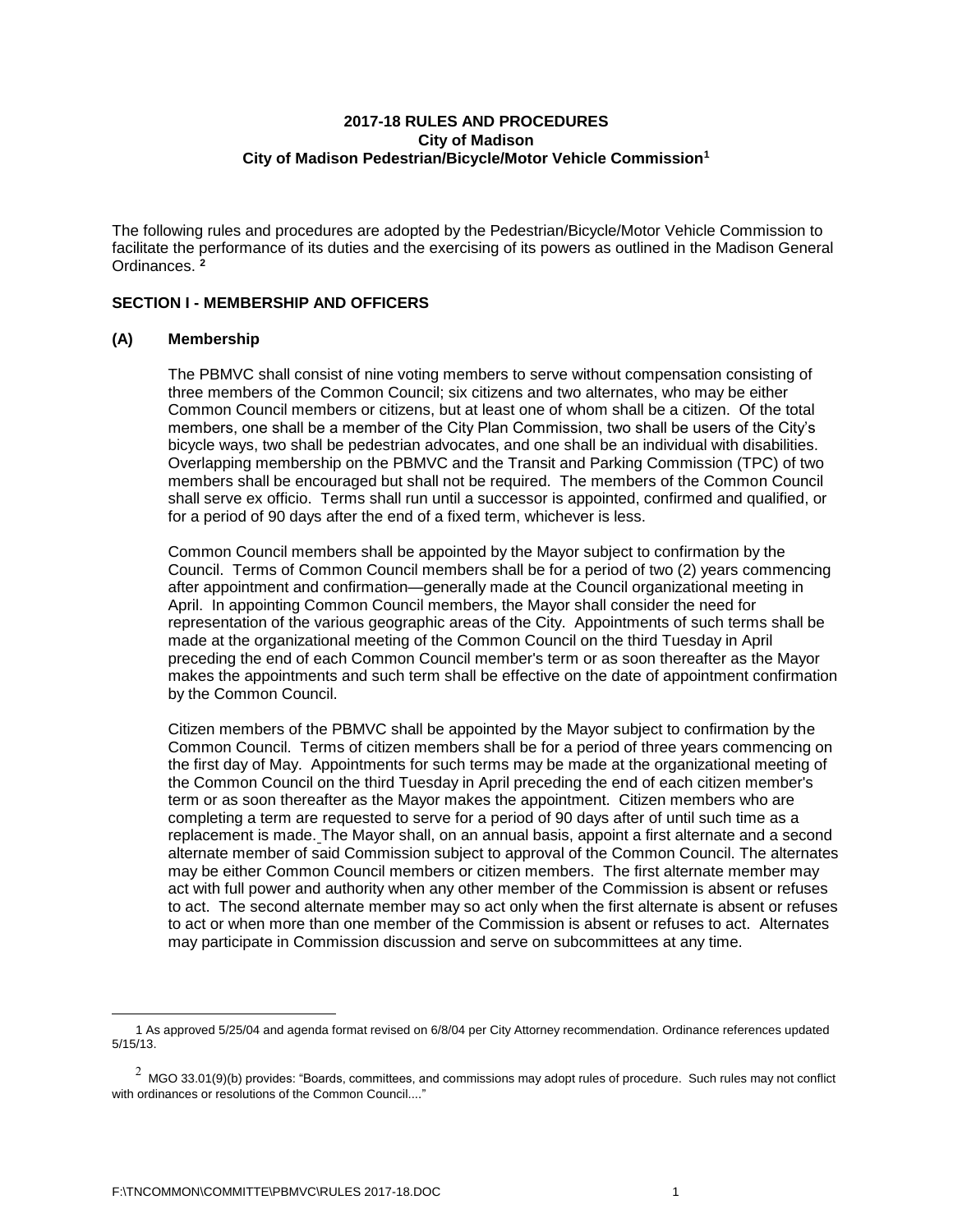**(B) Long Range Transportation Planning Committee and Subcommittee(s) Membership** Two members of the PBMVC, one being the PBMVC Chair or designee, shall serve as voting members without compensation on the Long-Range Transportation Planning Committee. The Commission shall submit its recommended members which shall include the Chair or designee of PBMVC for LRTPC to the Mayor. $3$  The PBMVC may recommend an alternate member to the Mayor, who may appoint one alternate to the LRTPC subject to Council confirmation. The appointments shall be for the same duration as the appointee's term on the PBMVC.

Joint Transportation Subcommittee: At the request of any one of the PBMVC or TPC, a joint subcommittee of not less than five members appointed by the Chair of the respective parent commission may be established, on an ad hoc basis, to address issues of mutual and overlapping concern to the parent commissions so as to facilitate integrated and coordinated inter-modal transportation planning activities.

These appointments or other appointments shall be done ad hoc or on an as needed basis.

### **(C) Officers**

The Commissioners shall choose from among its members, except for alder representatives<sup>4</sup> or the First and Second Alternates, a Chair, who shall preside at all meetings, appoint subcommittees as may be required and perform such other duties as may be ordered by the Commission.

The Commissioners shall choose from among its members, except for alder representatives or the First and Second Alternates, a Vice-Chair who in the absence of the Chair shall preside at meetings.

The City Traffic Engineer and Parking Manager shall be the chief administrative officer of the Pedestrian/Bicycle/Motor Vehicle Commission and its Executive Secretary.

The Chief Administrative Officer and Executive Secretary to the Commission shall perform the duties hereinafter listed and perform such other duties as the Commission shall request. In the absence of the City Traffic Engineer and Parking Manager, his/her designee shall serve as Acting Executive Secretary.

### **(D) Subcommittees** <sup>5</sup>

 $\overline{a}$ 

Subcommittees (e.g., ad hoc groups) will establish rules of procedure, including identifying the authority and responsibility under which the subcommittee was formed. Upon completion of the

 $3$  MGO 3.14(7)(c), Ord. 12,540 adopted 2/18/00 amended the LRTPC ordinance to indicate: "The Mayor may designate an alternate from one of the bodies from which members are chosen. The alternate may participate in Commission business as though s/he were a full member, but may vote only in the absence of at least one Commission member."

<sup>4</sup>Per MGO 33.01(7)(b), No alderperson shall be the chairperson, co-chairperson, or vice-chairperson of any Subunit authorized to have more than two citizen members appointed by the Mayor and confirmed by the Common Council. In the event the citizen chair and vice-chair are absent from a meeting, an alder, upon consensus of the members present, may assume the chair. However, in no event shall an alder serve as chair of any such Sub-unit for more than two (2) consecutive meetings."

 $^5$  Per MGO 33.01(4)(d), "Any board, committee or commission may create and dissolve subcommittees and may appoint any of its members to serve on such subcommittees. No board, committee or commission may appoint to any of its subcommittees any person who is not a member of the board, committee or commission unless the person has been nominated by the board, committee or commission and approved by the Common Council. If the board, committee or commission includes subcommittees created or authorized by the Common Council, the members of such subcommittees may serve as members of other subcommittees created by the parent body."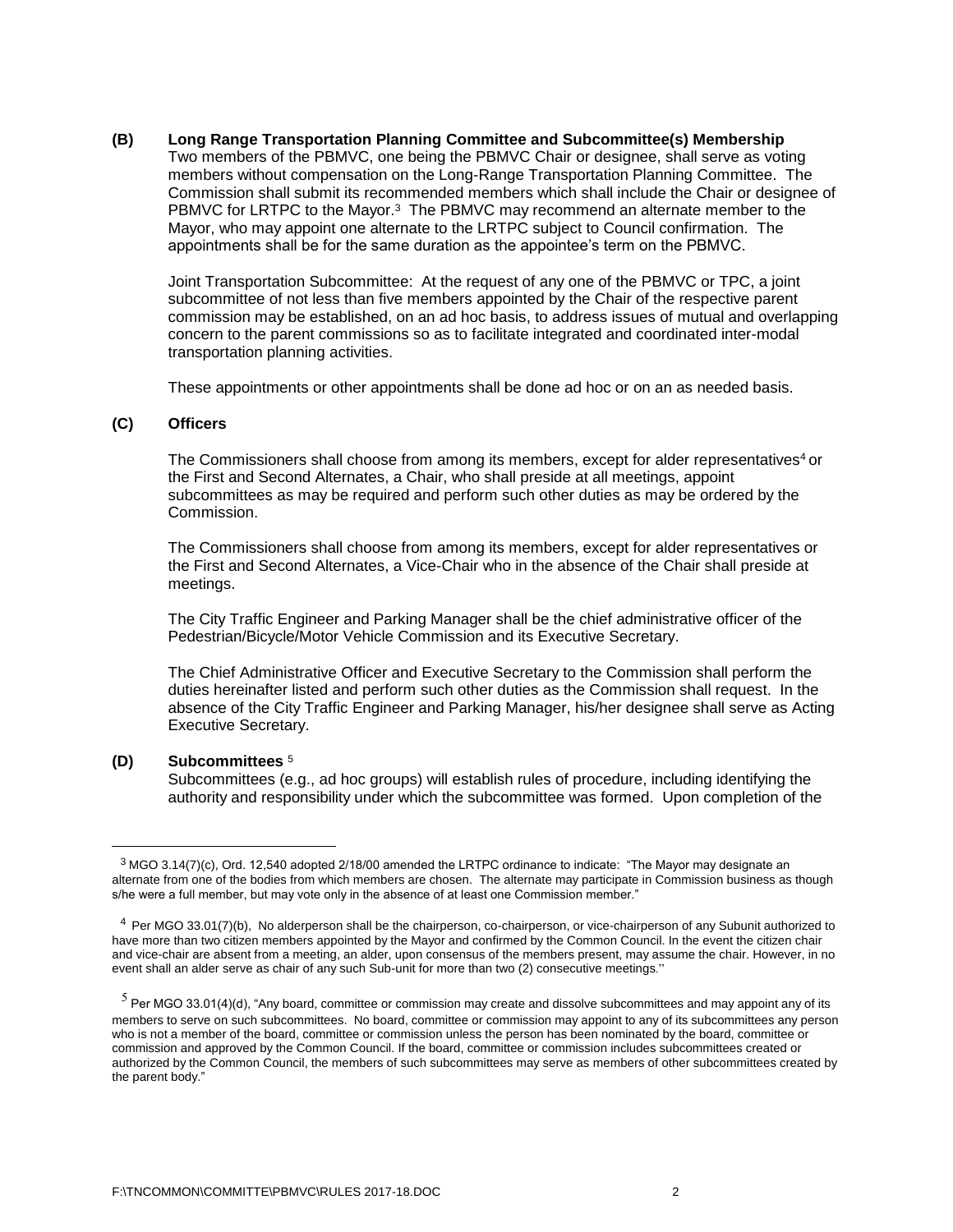task of an ad hoc group, the PBMVC should prepare a resolution thanking members for their effort/report and officially dissolving the body.

Subcommittees shall consider such matters and perform such tasks as are referred to them by the PBMVC. Common Council referrals of items to subcommittees of the PBMVC must be referred through the PBMVC.

### **SECTION II - MEETINGS**

- **(A)** All meetings shall be scheduled and conducted in conformance with City Ordinances, specifically Section 3.71, "Open Meetings of Municipal Bodies."
- **(B) Accessibility** All public meetings shall be accessible to all persons. Accommodations will be made if an attendee gives advance notice of a need for an interpreter, materials in alternate forms or other accommodations to access the meeting.

#### **(C) Meetings**

- (1) **Organizational Meeting** An organizational meeting will be held on the first regularly scheduled meeting date following appointments, but no later than July of each year, for the purpose of introducing new members, electing a chair and vice-chair, adopting Rules and Procedures, reaffirming or rescheduling of regular meeting date, and conducting regular Commission business.
- (2) **Regular Meetings** The PBMVC shall meet on the fourth Tuesday of each month beginning at 5:00 p.m. at a location to be designated by the Executive Secretary. The Commission shall adjourn by 8:00 p.m., unless the rules are suspended to establish a longer meeting time. When the regular meeting date is a legal holiday, no meeting will be held; however, a special meeting may be called in lieu of the regular meetings.
- (3) **Special Meetings** Special meetings may be called at the request of the Chair, Executive Secretary or four members of the Commission. Notice of special meetings shall be given by the Executive Secretary to members of the Commission at least 24 hours prior to such meetings and shall state the business to be considered and the time and place of the meeting.
- (4) **Joint Meetings -** When an item of mutual interest to the Pedestrian/Bicycle/Motor Vehicle Commission, the Transit and Parking Commission and/or Long Range Transportation Planning Committee is pending, a joint meeting may be scheduled. A quorum of the bodies is necessary for a joint meeting.

If the bodies are asked to take action on an item, either of the following approaches may be used:

- (1) If a quorum of each of the Commissions is present, the chair of one of the Commissions will call the joint meeting to order, noting that a quorum of each is present. The Commissions will meet as a committee of the whole to hear the presentation of the item, take testimony from the public or staff, and discuss it among themselves. One body shall then recess and the other convene to consider a motion and take action. Following a vote, the body in session shall adjourn and the other shall reconvene to consider the report and take subsequent action.
- (2) If a quorum of only one commission is present, a meeting of the body with the quorum will be called to order by the chair. Presentation of the item will be made and testimony received. The matter(s) may be discussed by members present from each Commission.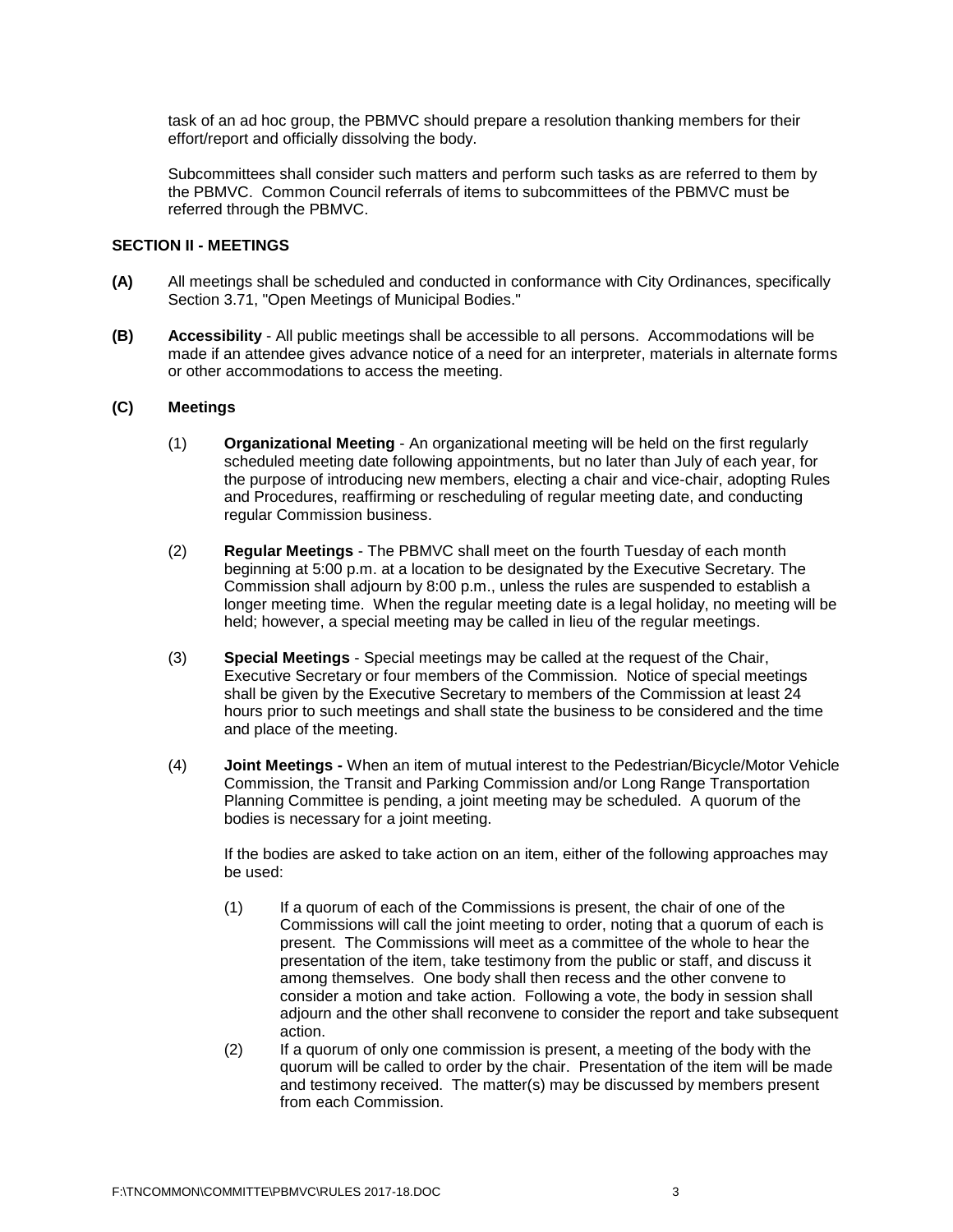When action is to be taken on an item, only members from the body with the quorum present may offer a motion and vote on same.

**(D) Agenda** - All agendas shall be prepared by the Chair and the Executive Secretary.

Items for the agenda and accompanying resolutions, ordinances, staff reports, etc. shall be received by the Executive Secretary no later than five days prior to the scheduled meeting.

All agendas shall be mailed to Commission members no later than four days in advance of the scheduled meeting. Additionally, the members of Subcommittees and representatives of the Commission on People with Disabilities will receive copies of the agenda if they so desire. A mailing list for the agendas and minutes based on requests for same will be maintained by the Recording Secretary.

Per City procedure "agenda and attachments are to be made available to the public in a three-ring binder at every public meeting. (It is not necessary to make copies of attachments for distribution.)" (12/28/04 CCOC Memo re. "Standard Board, Commission and Committee Meeting Procedures.)

Order of Business: for PBMVC Agenda

- Call to Order and Roll Call
- Approval of Minutes
- Public Comment [Introduction of items by the public for consideration at a future meeting; 3 minute limit per speaker].
- Disclosures and Recusals
- Madison Police Report on Traffic Related Matters [Generally on a quarterly basis, but may be more often]
- Public Hearings (A set time is to be noticed -- generally one hour after meeting start 6 p.m.)
- Special Presentation (Used when special presentations by City and outside agencies and firms have been requested) or for Appeals
- Old Business Items—Items may require action. [Old Business items include items carried over from previous meeting(s).]
- New Business Items. All items listed under "New Business" shall be presented to members of the commission with at least one of the following: a staff report, a Common Council resolution, Legistar cover sheet, or the relevant ordinance(s). Unless these rules are suspended by a 2/3 majority of the members present<sup>6</sup>, no actionable item shall be considered by the Commission unless it is presented with the required information and said information has been mailed to the members of the Commission with the agenda as required by these rules.
- Potential Future Meeting Topics. Any member of the commission may propose future agenda items.
- Reports of Other Committees Summary of Activity. Reports of Plan Commission, LRTPC, Joint West Campus Area Committee, Joint SE Campus Area Committee or PBMVC Subcommittees and/or Ad Hoc Subgroups, if any
- Reports of Officers and Members for Information: (including Executive Secretary Report, Chair, and Items for Referral and/or Announcements)
- Addendum An addendum will be prepared if items are submitted such that the addendum can be noticed with the City Clerk at least 24 hours prior to the meeting. A statement is to accompany the addendum items indicating the reasons for immediate Commission consideration.

 $^6$ Standard Parliamentary procedure.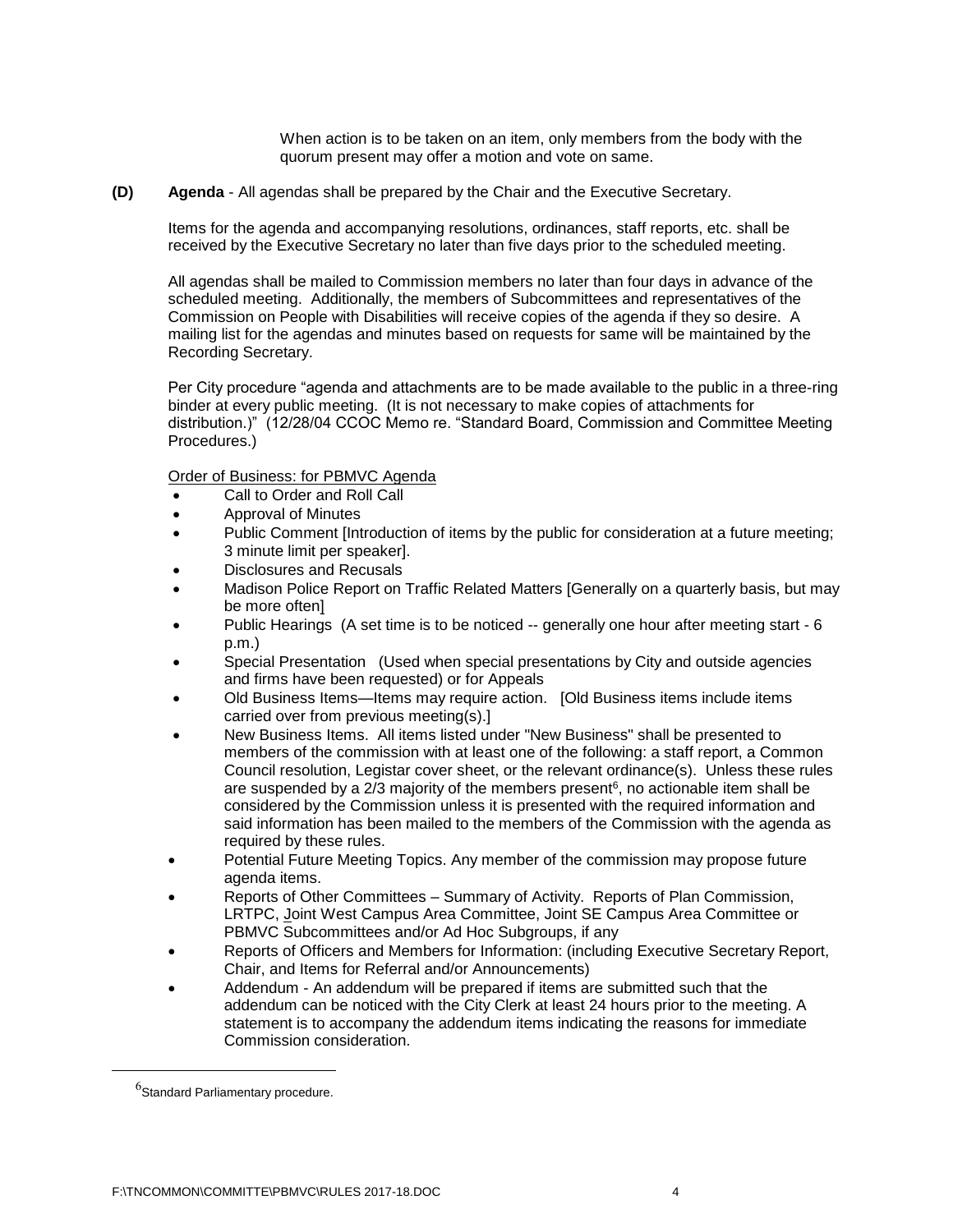- Items which may need to be considered in closed session, etc. Proper notification is to be provided for such items.
- Adjournment
- Informational Enclosures (Copies are provided and identified on the agenda.)
- **(E) Appearances** Public comment is allowed on all agenda items after presentation of the registration form to the Chair prior to an item being considered at the meeting as outlined in section 33.01(9)(e), MGO<sup>7</sup> and shall be limited to three minutes, except for public hearings which shall be governed by Section IV of these Rules and Procedures. The Chair, backed by a majority of the Commission if the Chair's ruling is challenged, may modify the time limits or amount of time for public comment if circumstances warrant such a change<sup>8.</sup> Questions of the speaker may occur following the speaker's presentation, unless a questioning period longer than 3+ minutes is anticipated. Then questions will be asked following all public presentations.
- **(F) Attendance** Members are to inform the Recording Secretary in advance if they are not to attend a meeting.<sup>9</sup> The attendance record is to be submitted to the Mayor's Office and Council Office in March and September of each year.
- **(G) Motions** Motions shall be restated by the chair before a vote is taken. The name of the maker of a motion shall be recorded. A motion made at the next meeting to reconsider an item may be made, but if notice of reconsideration has not been published, the motion is to be referred to the following meeting so that adequate public notice can be provided.
- **(H) Parliamentary Procedure** Commission meetings shall be governed by *Roberts Rules of Order Newly Revised"* unless otherwise provided for therein.
- **(I) Quorum** Five members shall constitute a quorum for the transaction of business and the taking of official action. Whenever a quorum is not present within 15 minutes of the scheduled beginning time, the Chair shall adjourn the meeting to a time and date selected by the Chair or the Executive Secretary without taking any other action. (MGO 33.01(8)(a)).
- **(J) Registration Forms** are to be available at each meeting and must be used by anyone wishing to testify. Public input shall be limited to three minutes per speaker unless otherwise provided (5 minutes for scheduled public hearing). In case of a person who needs an interpreter or assistance because of a disability, the time limit is 6 minutes. (Per 12/28/05 CCOC memo re. Standard Board, Commission and Committee Meeting Procedures.)
- **(K) Resolutions and Ordinances Initiated by the PBMVC**  If action by the PBMVC requires the preparation of a resolution/ordinance for Council consideration, PBMVC alderperson

 $^7$  MGO 33.01(9)(e) provides: "Every Sub-unit, including subcommittees created under Subsection (4)(d), above, shall establish a period for public comment at or near the beginning of each meeting. The public comment section of the meeting allows comments on any matter on the agenda or matters not on the agenda, provided, however, that the Sub-unit shall not take action on a matter raised in the public comment portion of the meeting unless that matter is otherwise on the agenda. The Sub-unit may allow public comment on any agenda item at the time that item is taken up. Members of the public who comply with applicable rules, including registering to speak prior to the Sub-unit beginning discussion on any agenda item, on registration forms established by the City, shall be permitted at least three (3) minutes to speak. If the speaker requires an interpreter, either because of his/her limited English proficiency or because of a disability, he/she shall be allowed no less than six (6) minutes. This subdivision shall not apply to quasi-judicial hearings on contested matters, nor to deliberations concerning such hearings on contested matters nor to closed sessions of the Ethics Board held for the purpose of hearing and deliberating confidential requests for advisory opinions pursuant to Sec. 3.35(11)(b)."

 $8$  For example, time limits may be modified where a topic has already had public comment at an earlier meeting and now the body wants to take action.

 $9$  Per MGO 33.01(8)(b), The chair of each board, commission, and committee (or staff if delegated by the Chair) shall report to the Mayor and Common Council Office each instance in which a member is absent from three consecutive meetings or five (5) meetings out of twelve (12).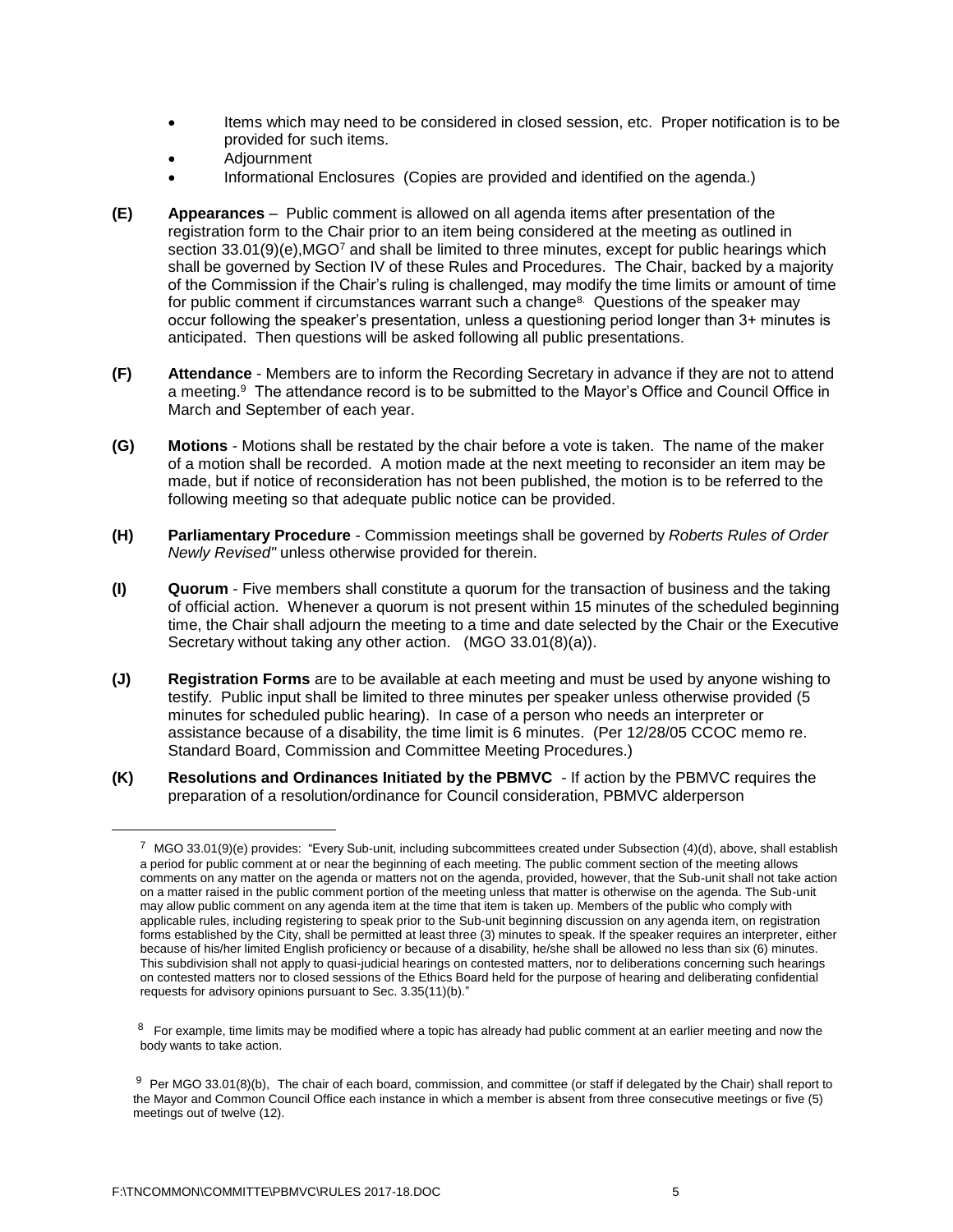representatives will be listed as sponsors, unless otherwise directed at the time action is taken or if a PBMVC alderperson votes against the item.

- **(L) Reports** The Commission may ask for reports and recommendations, if any, from staff on any matters before it. [See also Agenda regarding reports to accompany agenda items.]
- **(M) Voting** Voting shall be by voice and shall be recorded as by acclamation, unless a roll call is requested or an objecting vote(s) cast. All persons will be assumed voting in the affirmative unless they verbally cast a "no" vote or indicate at the time of the vote that they have abstained. If there is any question, the Chair will restate the negative votes cast for record purposes. Voting by the Chair is based on *Roberts Rules of Order Newly Revised.<sup>10</sup>*

Per ordinance 13044, ID 31052, "Every board, committee, or commission, whether created by ordinance or resolution, shall act on items the Council refers to it, where the votes are contested, by roll call vote. Its report to the Council shall include a list of members who voted and the vote of each. In case any report of a board, committee or commission shall fail to contain the list of members and votes, the City Clerk shall reject the report and shall return it to the board, committee or commission." (adopted 3/19/02)

Although alternate members may participate fully in the deliberation of items before the Commission, they may only make motions, second motions and vote on items when a regular member(s) is absent from the meeting.

A motion for reconsideration of any agenda item from a previous meeting may only be made by a member who was present at that meeting and voted on the prevailing side, or by any member who was, due to an excused absence, not present at the time the question was considered. All members who are in attendance at the meeting where reconsideration is being considered may vote on the issue.

## **SECTION III - DUTIES OF EXECUTIVE SECRETARY**

The Executive Secretary shall be responsible for implementing those ordinances, policies, rules and regulations of the Common Council or PBMVC, as they may relate to transportation, and shall represent the PBMVC on all matters of their concern.

- **(A) Communications, Petitions, Resolutions, Ordinances, etc.** The Executive Secretary may refer matters directly to staff for report to the Commission. All communications, petitions and reports should be addressed to the Commission and delivered or mailed to the Executive Secretary.
- **(B) Minutes** The Executive Secretary shall provide the services of a Recording Secretary who shall prepare and maintain a record of the minutes of each meeting, including subunits of the commission. 11
- **(C) Reports to Common Council and Others** The Executive Secretary shall report the action of the Commission to concerned parties.

<sup>10</sup> EXCERPT FROM ROBERTS RULES OF ORDER NEWLY REVISED RELATED TO VOTING BY CHAIR (P343): *If the presiding officer is a member of the assembly, he can vote as any other member when the vote is by ballot...In all other cases the presiding officer, if a member of the assembly, can (but is not obliged to) vote whenever his vote will affect the result--that is, he can vote either to break or to cause a tie; or, in a case where a two-thirds vote is required, he can vote either to cause or to block the attainment of the necessary two-thirds. In particular: ...The chair cannot vote twice, once as a member, then again in his capacity as presiding officer--first to make a tie, and then to cast the deciding vote. In an appeal from the decision of the chair, a tie vote sustains the chair's decision, even though his vote created the tie, on the principle that the decision of the chair can be reversed only by a majority.*

 $11$ Per MGO 33.01(9)(a), "Every Sub-unit shall keep minutes of its proceedings. After the minutes have been approved by the board, committee or commission, a copy shall be filed with the City Clerk within five (5) business days."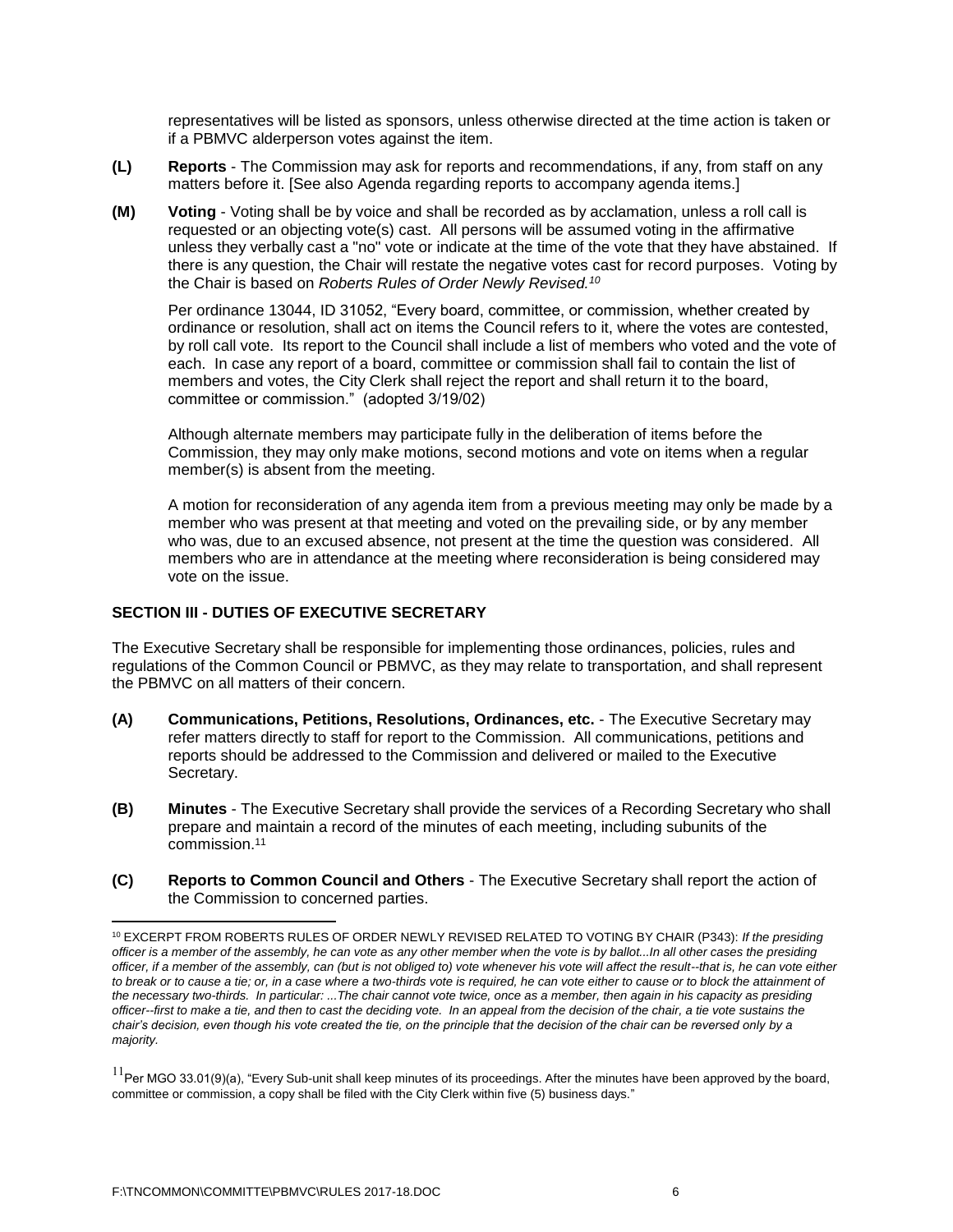### **SECTION IV - PUBLIC HEARINGS**

**(A) Hearings** - The Commission may schedule public hearings on any matters before it and shall hear any and all persons desirous of speaking up to a five (5) minute limit per presentation on any subject formally before the Commission. In case of a person who needs an interpreter or assistance because of a disability, the time limit is six (6) minutes.<sup>12</sup> The Commission shall not be responsible for notifying all interested parties of such hearings. However, every attempt will be made to notify those concerned through the news media, Internet*,* affected alderpersons or neighborhood groups, etc. The Commission shall hold public hearings on all matters referred to it for public hearing by the Common Council.

Registration forms will be provided and persons wishing to appear must complete and submit such forms to the Chair prior to the item being considered at the meeting.

## **(B) Order of Public Hearing**

(1) The Chair shall make a statement at the beginning concerning the conduct of the meeting. The Chair should let it be known just how the hearing will proceed and that decorum and order will prevail. The Chair should also make it clear that the Commission will not engage in lengthy discussions or debates with anyone.

The Chair shall also advise those in attendance that the Commission is an advisory body to the Common Council on all transportation matters referred to the Commission for hearing. The Chair shall emphasize that the Commission is appointed to represent not only those present at the hearing but all the citizens of the community.

- (2) A record of the names, addresses, and positions of those appearing will be made.
- (3) The Chair shall briefly identify the subject(s) under consideration. Each person appearing shall be introduced by the Chair and instructed to state his/her views as briefly and quickly as possible. Those persons who agree with the views of a prior speaker may be requested to so indicate rather than repeat those views.

The Chair shall endeavor to keep repetitious and irrelevant speech making to a minimum.

- (4) The Commission shall determine if questions are to be permitted by those attending the hearing.
- (5) All questions directed to the Commission shall be addressed to the Chair. No prolonged argumentative questioning of the Commissioners or speakers shall be permitted. Any Commission member may question a speaker on the facts presented or for clarification of a statement made.
- (6) Upon conclusion of the public statements, the Chair shall thank all for their interest and attendance and notify them that the members will act on a motion to either continue discussion of the matter or refer discussion until later in the meeting or a subsequent meeting. The hearing then shall be adjourned and a motion made on the Commission's intentions for proceeding on discussion of the matter. The Chair shall make a point of restating the motion so that persons attending understand the action taken.
- **(C) Quorum** A quorum of the Commission must be present to hold a public hearing or meeting.

 $12$  (Per 12/28/05 CCOC memo re. Standard Board, Commission and Committee Meeting Procedures.)